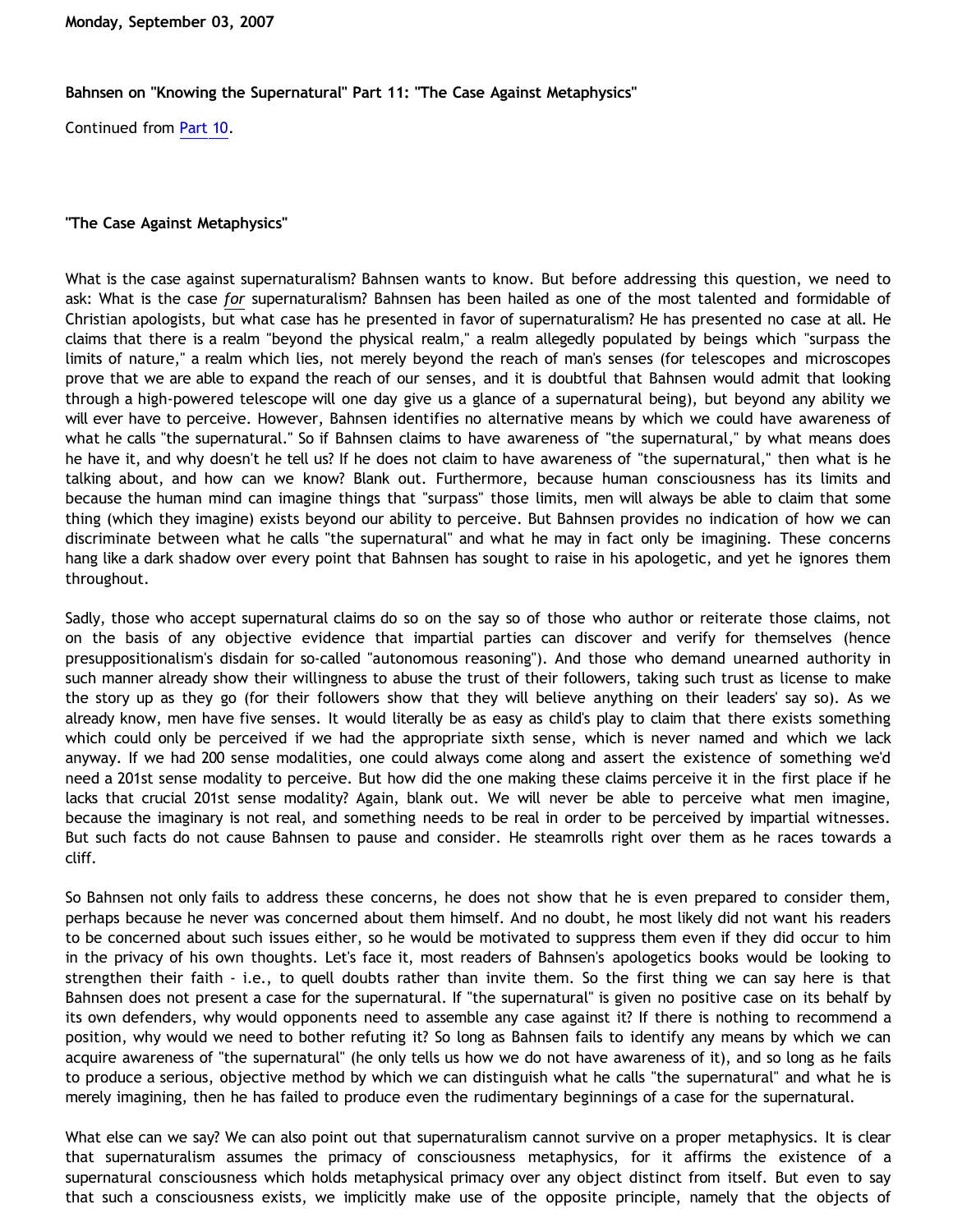consciousness exist independent of consciousness: they are what they are regardless of what we know, think or imagine about them. Otherwise the proponent of supernaturalism claims that the supernatural consciousness of his imagination exists essentially because he wants it to. And any honest adult should be able to recognize without a lot of deliberation that wishing does not make it so. Already we can see that an insurmountable case against supernaturalism is at our disposal.

In spite of these points, which seem to have eluded Bahnsen's finely tuned intellectual powers of brilliance and precision, the master apologist nonetheless sought to take on "the case against [the supernatural]," at least, whichever "case" is most easily defused. When confronting non-religious philosophers, Bahnsen prefers to go up against the lightweights, perhaps because they were the only ones he bothered to read:

The most common philosophical reason advanced by unbelievers, from Kant to the Logical Positivists of our century, for antagonism to metaphysical claims is quite simply the allegation that "pure reason" apart from sense experience cannot itself provide us with factual knowledge. Metaphysical statements speak of a suprasensible reality which is not directly experienced or verified by natural science; it might be said quite baldly, then, that metaphysics is a kind of "news from nowhere." Those antagonistic to metaphysics argue that all informative or factual statements about the objective world must be derived empirically (based on experience, observation, sensation), and therefore human knowledge cannot transcend particular, physical experience or the appearance of the senses. (*Always Ready*, p. 184)

Bahnsen acknowledges that a common criticism of supernaturalism is the lack of an epistemological methodology which can take us from what we do know in the "here and now" (i.e., by reference to the evidence of the senses) to the "suprasensible reality" that Bahnsen claims to know about. We will find below that his response to this type of objection is to remove such knowledge claims from the field of epistemology altogether, which is a most fatal move if there ever were one. It is pointed out that we do not perceive such a phenomenon, but the response to this is that we should not expect to perceive it and accept claims about in spite of our inability to perceive it. Bahnsen does not seem to be claiming that he possesses a mode of perception beyond the five that we know human beings to possess. That is a wise move, but it garners him no points. Regardless, as pointed out above, even if man possessed 150 sense modalities, what would keep the Bahnsens of the world from claiming the existence of something which could only be perceived if we had a 151st sense modality, which, it is acknowledged, we lack? Then as now, we would be told not to expect to perceive whatever it is that we could not perceive, but that it is there nonetheless. At any rate, Bahnsen is well aware that a major concern is how one could "know" what it is he and other religionists are talking about when they speak of "the supernatural," and yet what does he provide to answer this concern? Does he identify the means by which he is (allegedly) aware of what he calls "the supernatural"? No, he does not. Instead, he seeks to undermine reliance on the sense modalities that we do have, pronouncing them tainted or even inadequate to begin with. But nowhere does he identify any kind of alternative, and nowhere does he prove the existence of what he calls "supernatural." Again, he provides no positive case for "the supernatural."

So again, when Bahnsen affirms the existence of "a suprasensible reality which is not directly experienced or verified by natural science," he merely identifies the means by which we do not know "the supernatural," but he resists indicating the means by which one could know "the supernatural." It is, as he confesses, "a kind of 'news from nowhere'," only it's not news at all. He gives us nothing by which we could distinguish this "[good] news" from fantasy and fiction. That is because it is fantasy and fiction. If there's a difference between fact and fiction, then Bahnsen and other advocates of "the supernatural" need to explain how we can acquire knowledge of what they call "the supernatural" and distinguish it from mere imagination. One does not even need explicitly to "argue that all informative or factual statements about the objective world must be derived empirically (based on experience, observation, sensation)" in order to recognize a difference between fact and fiction. But if one does make the claim that "informative and factual statements about the objective world" can be informed without content originally gathered from the world by "experience, observation, sensation," he needs to identify an alternative to these. What alternative does Bahnsen identify? That's just the problem: he identifies no alternative.

## Consider:

According to Kant, metaphysical discussions trade in purely verbal definitions and their logical implications; hence they are arbitrary, suspended in the sky, and result in irresolvable disagreements. Metaphysical statements have no real significance. By nature, human knowledge is dependent on the senses, and thus reasoning can never take one to conclusions that apply outside the empirical realm. (*Always Ready*, p. 184)

The notion of "conclusions that apply outside the empirical realm" is a rather vague way to identify something one wants to defend. It identifies a contrast, but it does not necessarily imply objectivity. As I have pointed out several times already, anyone can imagine something that exists "outside the empirical realm." But imagination is not an